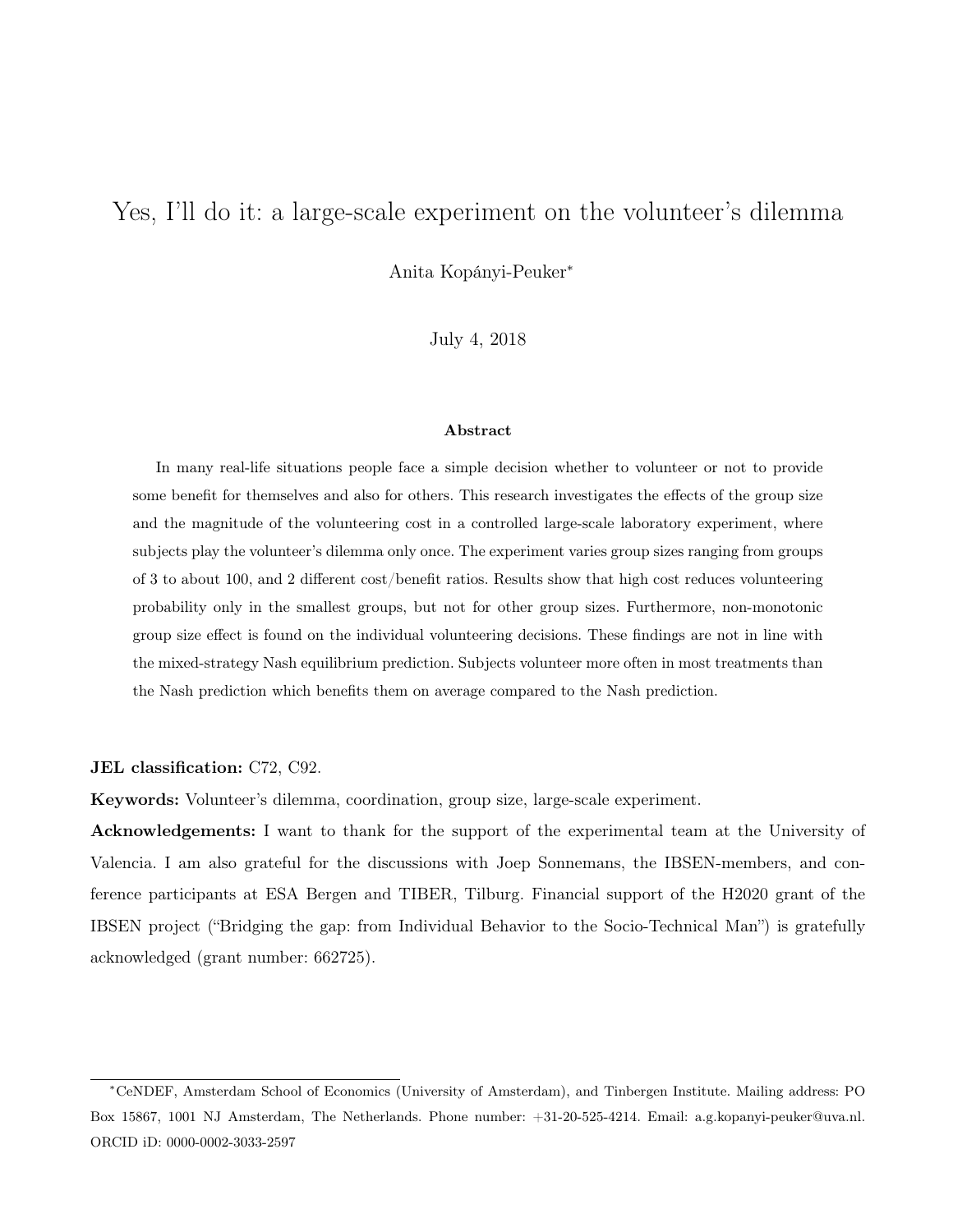## 1 Introduction

In many everyday situations we need to decide whether to volunteer for a task or not. Just to think about whether we want to contribute to buy a certain good that would benefit a larger group (such as public goods), or stop to help by an accident. The two examples differ in a very important way: Whereas the first one is usually a more rational decision, the second one might involve more emotions (like in an emergency situation). No matter in which situation we are, volunteering is costly, but is beneficial for everybody, including the volunteer himself. From an individual's point of view, the best situation is when someone else volunteers, and we can simply enjoy the benefits. However, whether this will happen depends on many aspects of the situation (e.g. on group size).

This paper experimentally investigates whether the so-called bystander effect is observable in a controlled volunteer's dilemma with a neutrally formulated economic task (Diekmann, 1985; Diekmann, 1993). The bystander effect is the phenomenon that the more bystanders are around, the less likely is that help will come from individuals. The most well-known case is the murder of Kitty Genovese in 1964. The case got a lot of publicity with the claim that almost 40 neighbors watched what was happening with the victim, but nobody reported it to the police (see e.g. Dowd, 1984<sup>1</sup>). Later it turned out that there was no evidence of so many inactive witnesses (Manning et al., 2007), but a strand of (firstly) psychological research was already triggered in the area.

This controlled lab-experiment further investigates the topic with different group sizes and different volunteering costs. The experiment is neutrally phrased, and subjects are incentivized with cash as in other economic experiments. Subjects decide simultaneously in a volunteer's dilemma played only once in one of the following group sizes: 3, 15, 39, ∼ 100. The bystander effect can be explained by standard game theory: According to the mixed-strategy Nash equilibrium, the larger the group is, the less likely each individual volunteers, and the less likely it is that the group has at least one volunteer. The same predictions hold true as the volunteering cost increases.

The experimental results do not reveal a monotonically decreasing volunteering rate as the group size increases, which would have been predicted by both the bystander effect and the mixed-strategy Nash equilibrium. Subjects volunteer too often compared to the mixed Nash equilibrium and this results in a higher welfare that would be expected based on the game theoretic prediction. The volunteering cost has a significant effect only for the very small group size, in groups of 3. When volunteering costs 80% of the benefit, subjects volunteer less often than when it only costs 50% of the benefit. In the larger groups there

<sup>&</sup>lt;sup>1</sup>Retrieved on 24 May, 2018 from https://www.nytimes.com/1984/03/12/nyregion/ 20-years-after-the-murder-of-kitty-genovese-the-question-remains-why.html.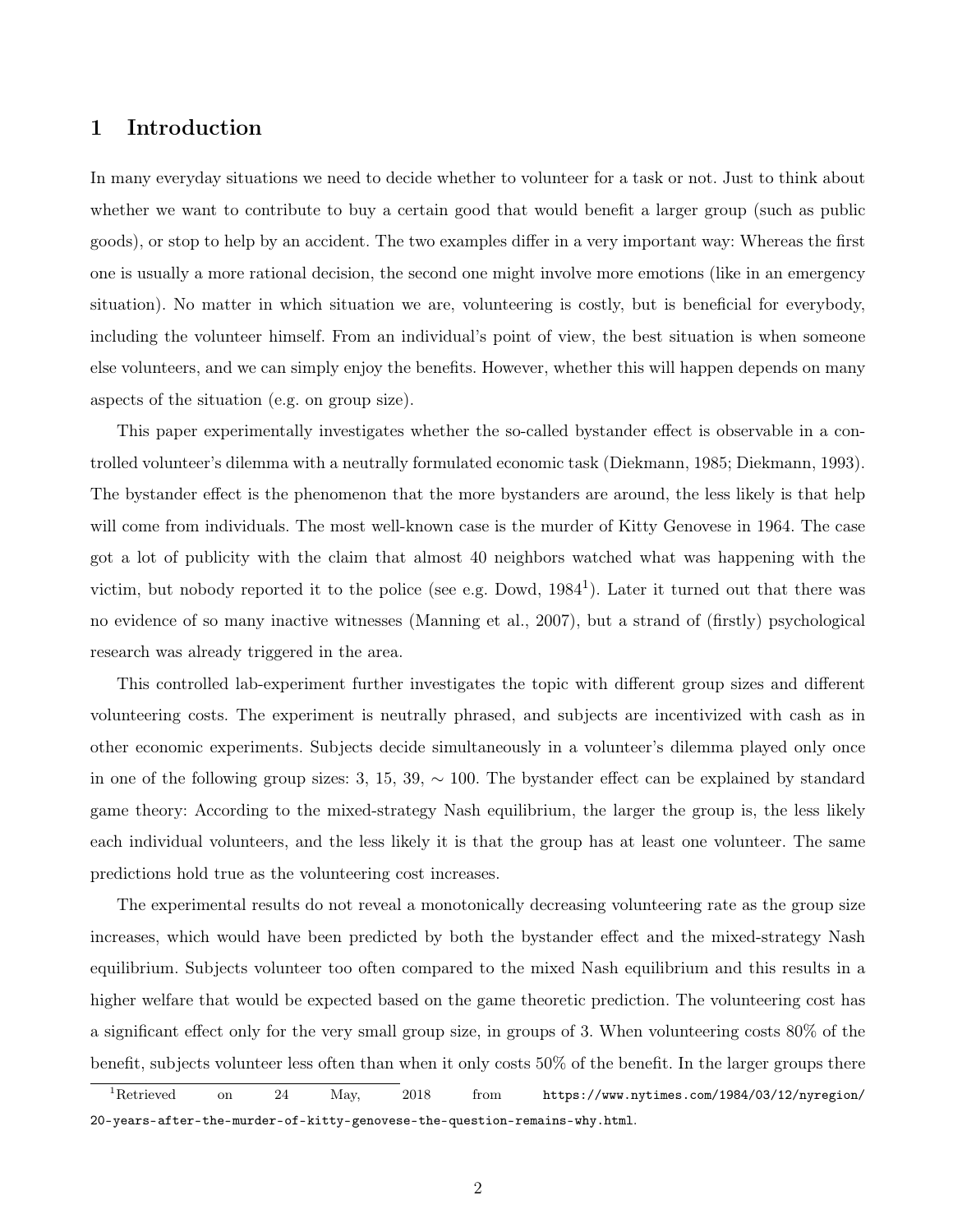is no such cost effect.

This research adds to the existing literature by providing the first large-scale evidence in the usual laboratory settings. Groups of 15 are already larger than most of the groups examined earlier, but this number is further increased by including 1 group of 39 and 1 group of about 100 in the sample. Furthermore, the cost dimension is investigated by varying cost between a medium level ('low' cost - 50% of the benefit) and a high level (80% of the benefit). In the latter case the volunteer is considerably worse off than the other non-volunteering group-members which can have a substantial effect on the volunteering probability. My results suggest that cost does not have a significant effect for large group sizes, only for small ones. The latter confirms previous literature as well, whereas for the former there is no previous evidence.

This paper contributes to the literature in volunteer's dilemma; there have been several studies both in psychological and economic areas. Psychological studies usually investigated emergencies, situations where emotions might play a bigger role, whereas economic studies discussed tasks mainly with material payoffs. An early psychological study (Darley and Latané, 1968) investigated an emergency situation, and showed that the more bystanders are around, the less likely is that the emergency will be reported by individuals. Note however, that in this experiment each group consisted of one 'real' subject (whose behavior was investigated) and built-in assistants. One of the assistants failed a seizure and the experimenters investigated whether the subject was reporting that or not. Thus here we cannot say anything about the probability that the emergency will be reported (other than extrapolating from the individual probabilities). This research investigated groups of 2, 3, and 6 (including the subject and the victim), and found a monotonic group size effect. This effect was present in a situation where the subjects themselves could be in danger as well from non-acting (Latané and Darley, 1968). Latané and Nida (1981) gives an overview of the psychological research in this area. Note however, that most of these papers involved very small groups spanning from individuals to groups of 3-4 mainly.

In the economic literature a handful of research considered the group size effect in the volunteer's dilemma. However, only a few investigated very big groups. Franzen (1995) used a questionnaire to receive volunteering decisions by subjects, who were assigned to groups after the experiment, and received payment afterwards. The author investigated 8 different group sizes with 1, 2, 4, 6, 8, 20, 50 and 100 co-players (with in total 203 subjects participating in the experiment in a between subject design). The cooperation rate in this volunteer's dilemma is non-monotonic in the group size, and subjects, similarly to my findings, overvolunteer compared to the mixed-strategy Nash equilibrium.

Murnighan et al. (1993) also considered large groups, but here the scenarios were only hypothetical. No payoff was made to students, and they were aware of that. In certain scenarios the group size effect on contribution is monotonic, in others it is not. They also considered scenarios with more volunteers needed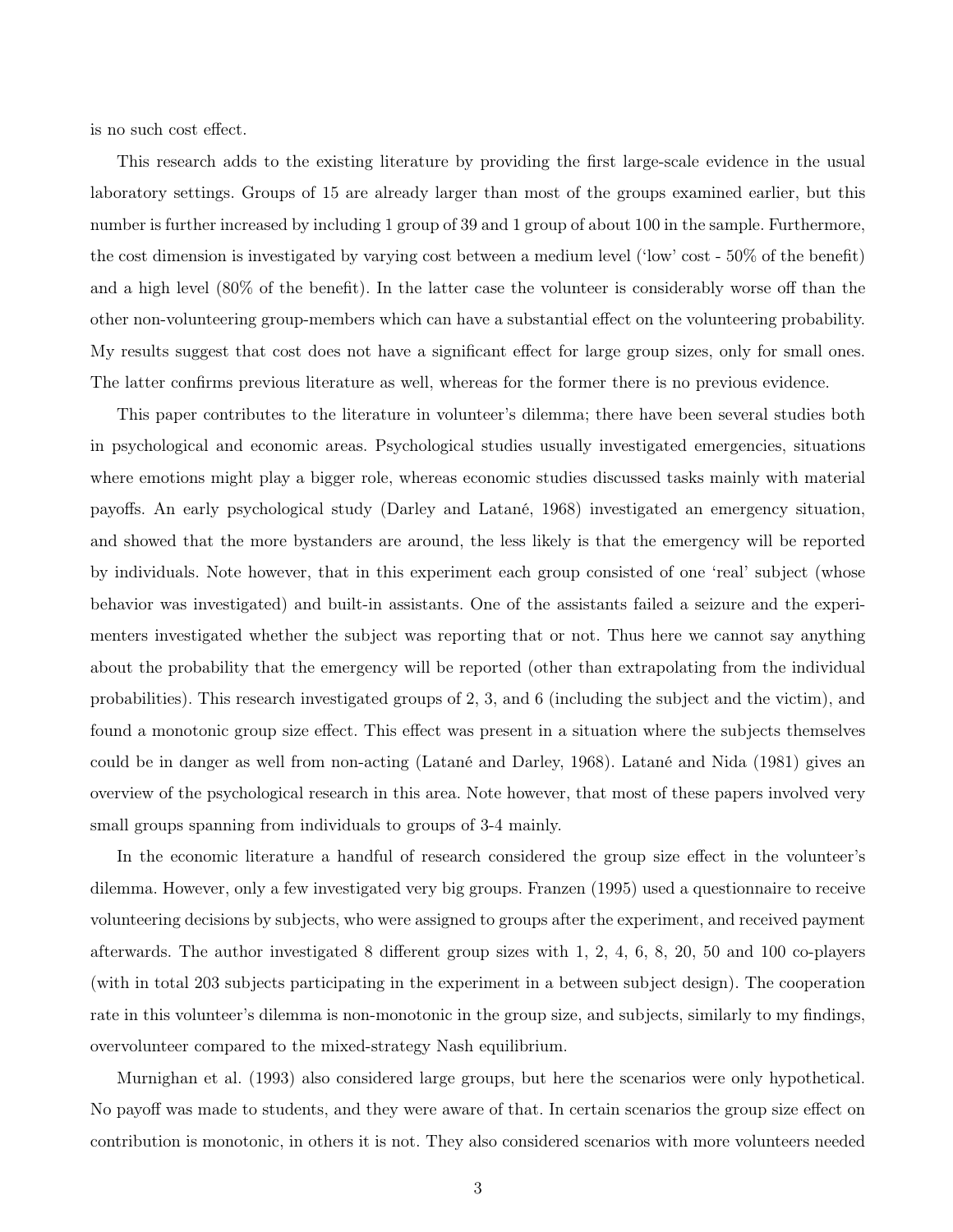(like in a threshold public good game), and found monotonically increasing effect of increasing the number of volunteers needed with a fixed group size, but not necessarily monotonic group size effect.

Goeree et al. (2017) conducted incentivized lab experiments with groups of 2, 3, 6, 9, 12. They found monotonic group size effect: decreasing likelihood of volunteering (confirming mixed strategy Nash equilibrium), increasing likelihood of having a volunteer (against mixed Nash equilibrium predictions, but well in accordance with QRE predictions, Goeree and Holt, 2005). This experiment was conducted for 20 repetitions, giving the possibility for subjects to learn in the game. Hillenbrand and Winter (2018) recently ran a one-shot volunteer's dilemma with uncertainty about the population size (which was kept 3 throughout the experiment), and varied volunteering costs. Subjects overvolunteered in their setting as well, and they did not find a systemic cost effect.<sup>2</sup> Healy and Pate  $(2018)$  were among the few investigating primarily (asymmetric) volunteering cost effects. They found that cost had a significant effect on the volunteering decisions (in groups of 2 or 6); the higher the cost was, the less likely individuals volunteered.

The papers mentioned so far involved volunteer's dilemmas in which subjects decided simultaneously about volunteering. There have been a couple of studies investigating dynamic volunteer's dilemmas in which subjects had a given time span to volunteer, and the game ended as soon as there was a volunteer. Otsubo and Rapoport (2008) found that subjects (in groups of 9) volunteer earlier than predicted by theory, and reported significant cost effect in the predicted direction. Babcock et al. (2017) gave 2 minutes for subjects to make an investment. As soon as one out of 3 players invested, the round was terminated, and everybody enjoyed the benefit. They found that groups were more successful in investing than the mixed-strategy Nash equilibrium prediction, but not all groups managed to invest, even though the game was dynamic. About 84% of the groups successfully invested, and in about 2/3 of these cases the investment was made at the very last moments.

Finally, the volunteer's dilemma can be viewed as a special case of the more generalized threshold (or step-level) public good provision. Experimental evidence regarding group size is scarce in the field. Croson and Marks (2000) give a general overview on the literature (not focusing on group size). The papers they have included have a group size at most  $10^{3}$ 

The paper is organised as follow. Section 2 discusses the experimental game, hypotheses and design. In Section 3 I discuss the experimental results, and Section 4 concludes.

<sup>&</sup>lt;sup>2</sup>Note that their high cost was  $50\%$  of the benefit, which is the low cost of this paper.

<sup>3</sup>Goeree and Holt (2005) gives a theoretical QRE-approach for the step-level public good game as well. Offerman et al. (1998) also provide a theoretical analysis of QRE for a specified step-level PGG, and fit the model on the experimental data of Offerman et al. (1996).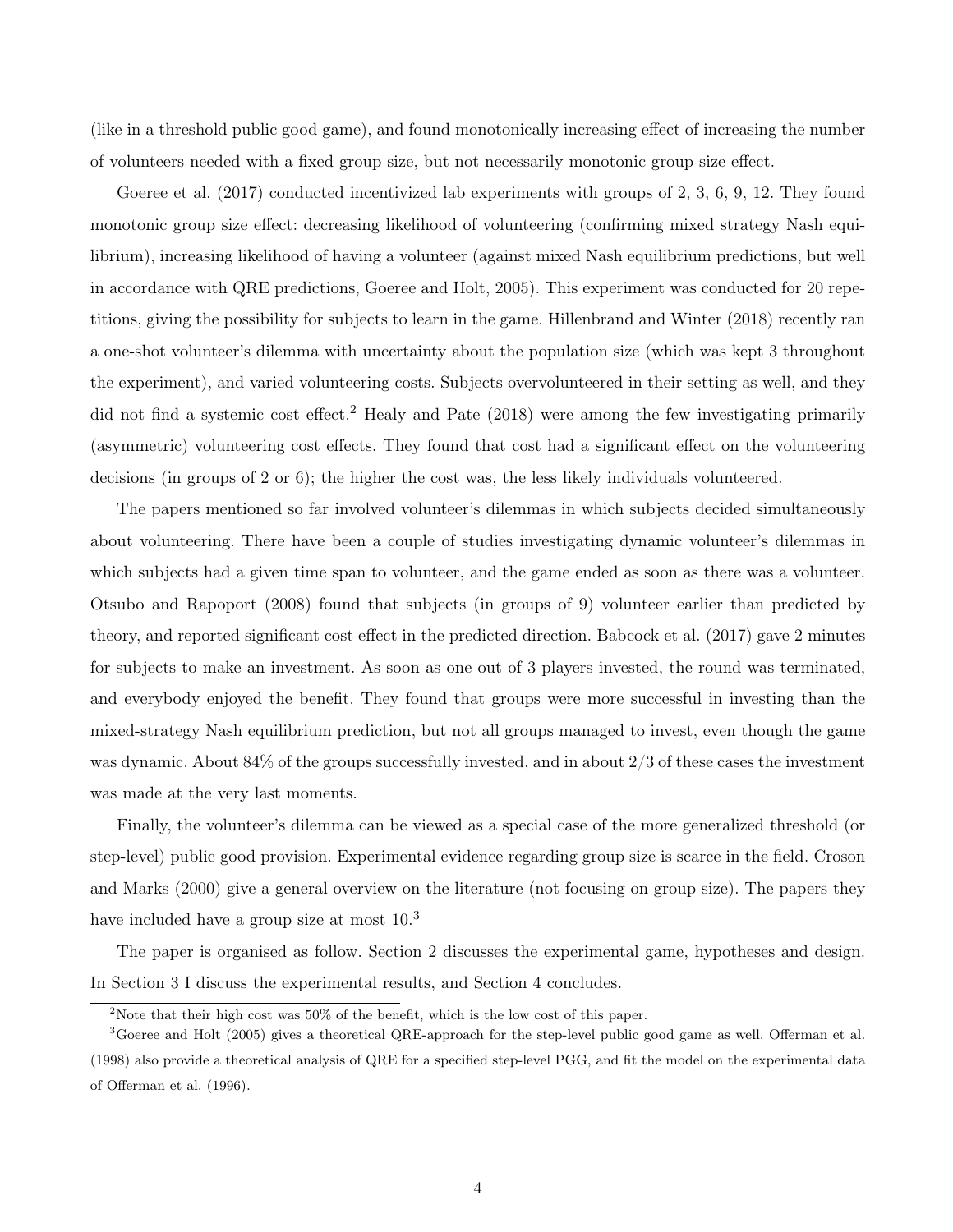## 2 The experiment

### 2.1 The game

Consider n players who have only one decision to make: whether they volunteer, or not. If there is at least one volunteer in the group, everybody receives a benefit,  $b \in \mathbb{R}_+$ . However, volunteering is costly, all volunteers pay  $0 \leq c < b$  to perform the action that benefits the whole group. Thus the players' payoff function is the following:

$$
\pi_i = \begin{cases}\n\begin{aligned}\nb & \text{if } i \text{ does not volunter, but someone else does} \\
b - c & \text{if } i \text{ volunters} \\
0 & \text{if nobody volunters}\n\end{aligned}\n\end{cases}
$$

In this game there are n different pure strategy Nash equilibria, in which exactly 1 player volunteers. In this case there is a volunteer with probability 1 in the group. Furthermore, there is a unique symmetric Nash equilibrium in which each player volunteers with probability  $p^*$ .<sup>4</sup> In that case the equilibrium condition is described by being indifferent between volunteering and not:

$$
b - c = \left(1 - (1 - p)^{n-1}\right)b.\tag{1}
$$

Rearranging (1) we get that each player volunteers with probability  $p^* = 1 - \left(\frac{c}{b}\right)^2$  $\frac{c}{b}$   $\frac{1}{n-1}$ . In equilibrium the probability that the group has at least 1 volunteer is  $1 - \left(\frac{c}{b}\right)^2$  $\frac{c}{b}$   $\frac{n}{n-1}$ . It is easy to see that both the group size and the cost has a negative effect on these probabilities. As either n or c goes up,  $p^*$  goes down, and also the likelihood that the group has at least one volunteer goes down. While the first result of individual volunteering probability is intuitive, the one about the success rate is not. Note however, that using the quantal response equilibrium with sufficiently high error rate we get the intuitive result, that the larger the group is, the more likely there will be one volunteer (for the detailed analysis see Goeree and Holt, 2005). The following hypotheses are based on the standard mixed strategy equilibrium:

Hypothesis 1 As group size increases, the fraction of players volunteering decreases. Also, the probability of having a volunteer in the group decreases.

Hypothesis 2 As the volunteering cost increases, the fraction of players volunteering decreases. Also, the probability of having a volunteer in the group decreases.

<sup>&</sup>lt;sup>4</sup>Of course one can construct further asymmetric equilibria in which e.g.  $k$  players do not volunteer with probability 1, and others volunteer with probability p.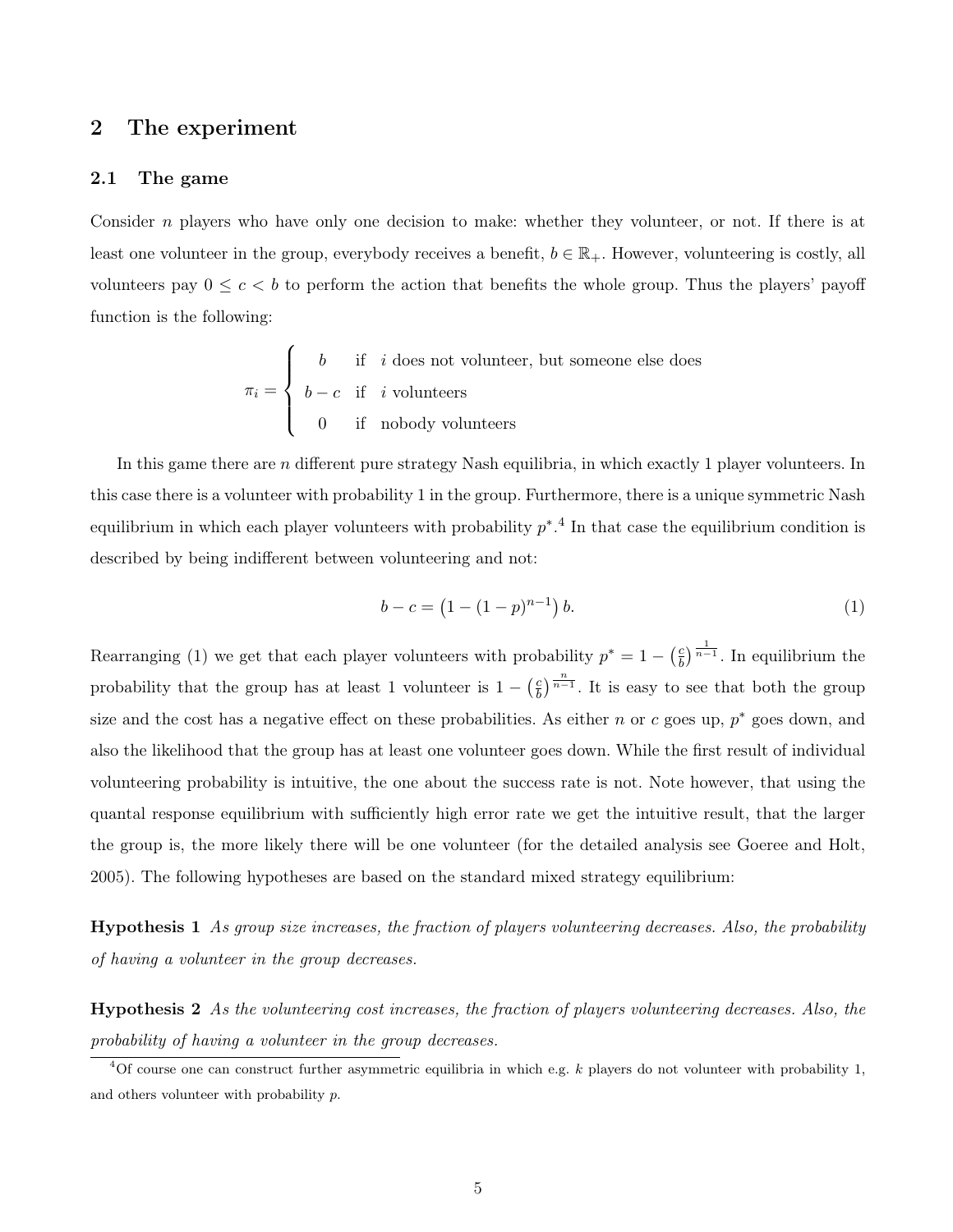| group size                                                                                                 | 3 | 15 | -39 | $\sim$ 100 |
|------------------------------------------------------------------------------------------------------------|---|----|-----|------------|
| Low cost $(5 \text{ euros})$ 99 $(33)$ 90 $(6)$ 39 $(1)$ 103 $(1)$                                         |   |    |     |            |
| High cost $(8 \text{ euros}) \quad 96 \quad (32) \quad 90 \quad (6) \quad 39 \quad (1) \quad 92 \quad (1)$ |   |    |     |            |

Notes: Treatments are referred as L3, L15, ..., (or in general xx) where the letter (L or H) stands for the cost, the number for the group size.

Table 1: Number of subjects in each treatment with the number of groups in brackets

## 2.2 Experimental design and procedure

The experiment was conducted as a pure one-shot game where subjects needed to make a single decision. The game was played as a second experiment after an unrelated asset pricing experiment (Hommes et al., 2018). Subjects were participating in a Learning-to-Forecast experiment, and they did not know beforehand that there would be a second experiment.<sup>5</sup> The experiment was conducted at the University of Amsterdam and the University of Valencia, by connecting the two labs via internet. Subjects were told that there are other subjects at another location (either in Valencia or in Amsterdam) with whom they were playing. In other respects the experiment was run according to the local protocols in each lab. The experiment was programmed in php, and was controlled from Amsterdam. In total 648 subjects participated in 7 sessions. The volunteer's dilemma part took about 24 minutes including instructions, the decision, postexperimental questionnaire (with questions about both parts) and payout.

Treatments in this short experiment varied the parameterization of the game described in Section 2.1 by varying the group size and the volunteering cost. The benefit from volunteering was 10 euros, whereas the cost was either 5 euros, or 8 euros. The cost was the same for everybody in the same group. The group size was either 3, 15, 39 or about 100. Table 1 summarizes the treatments and the corresponding number of subjects.<sup>6</sup> Subjects were always aware of the exact group size they were playing in.<sup>7</sup> Groups were assigned randomly, and had nothing to do with subjects' location or group assignment in the first experimental part.

<sup>&</sup>lt;sup>5</sup>The data-analysis shows no effect of the asset pricing experiment on subjects' decisions in the volunteer's dilemma.

<sup>&</sup>lt;sup>6</sup>I have conducted 1 session for each treatment, except for the treatments with group size 39. This was the last session of the Learning-to-Forecast experiment with 78 people, so I simply divided the pool randomly into two groups, and one group played with low cost, the other with high cost.

<sup>7</sup> In the smaller treatments (3 and 15) I had 2 groups of 4, and 2 groups of 10, as the number of subjects was not always divisible by 3 or 15. This data is disregarded in the analysis.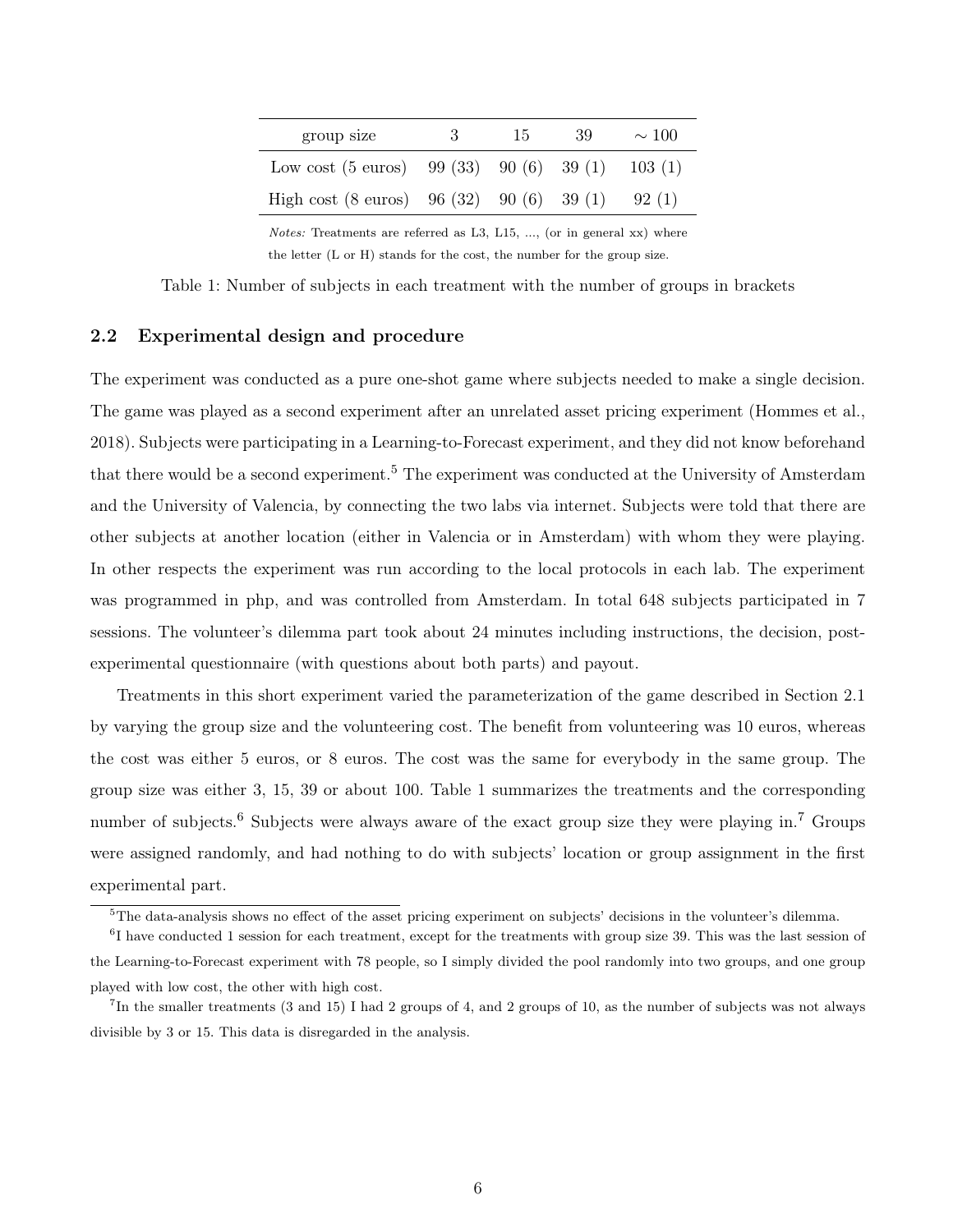

Figure 1: Theoretical and empirical probability of volunteering (left figure) and the success rates (right figure) in each treatment

## 3 Experimental results

Section 3.1 reports the volunteering decisions, and non-parametric test results. Section 3.2 looks into more details behind the results by means of a regression, and using survey responses. Unless otherwise stated, all tests are non-parametric.

## 3.1 Descriptives

Figure 1 displays the volunteering rate for the different treatments (left panel) and the success rate per group (right panel) where success means to have at least one volunteer in the group. The red line corresponds to low cost, the blue line corresponds to high cost. The solid line shows the experimental data, whereas the dashed line the theoretical predictions based on the mixed-strategy Nash equilibrium. On the right figure the dotted lines correspond to the theoretical predictions based on the empirical individual volunteering rate.<sup>8</sup> The figure does not show a monotonically decreasing pattern in the volunteering rate as group size increases. Subjects overvolunteer in almost all treatments (except for treatment L3) which results in a monotonically increasing predicted success rate, and having at least one volunteer in all groups with at least 15 people.<sup>9</sup>

Table 2 shows the proportion of volunteers in each treatment. In almost all treatments the individual volunteering rate is significantly higher than the theoretical volunteering rate based on the mixed-strategy

<sup>&</sup>lt;sup>8</sup>This hypothetical success rate is the probability of having at least one volunteer in the group given the empirically observed individual volunteering probability,  $p: 1 - (1 - p)^n$ .

<sup>&</sup>lt;sup>9</sup>Note that in treatments x39 and x100 I have only one group per treatment. However, I still have many individual independent responses to analyze the individual decisions.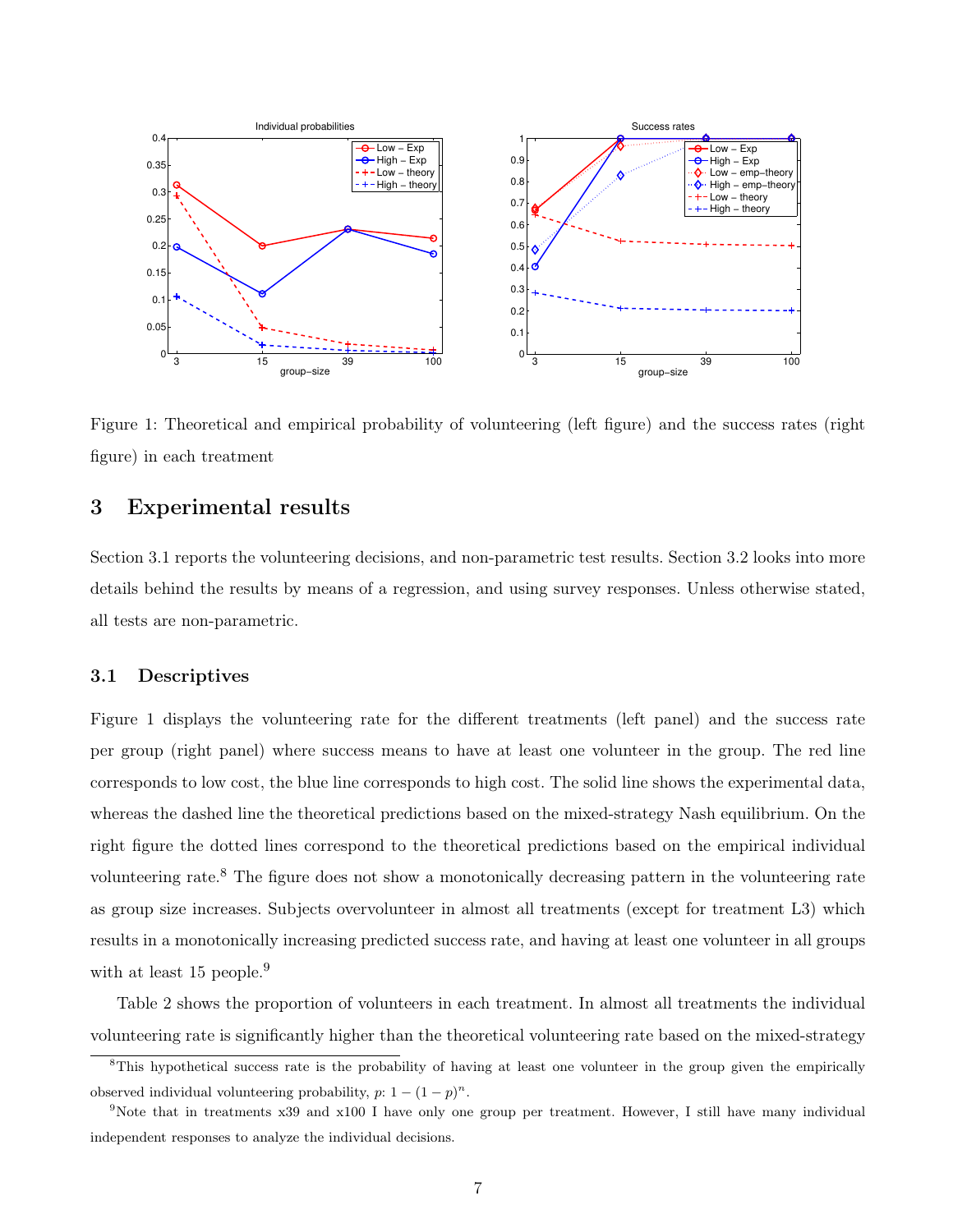| group size      | 3         | 15        | 39     | $\sim$ 100 |
|-----------------|-----------|-----------|--------|------------|
| Low cost        | 0.31      | $0.20**$  | 0.23   | $0.21**$   |
|                 | (0.46)    | (0.40)    | (0.43) | (0.41)     |
| High cost       | $0.20***$ | $0.11***$ | 0.23   | $0.18***$  |
|                 | (0.40)    | (0.32)    | (0.43) | (0.40)     |
| <i>p</i> -value | $0.07*$   | 0.10      | 1.00   | 0.62       |

*Notes:* \*\*\*: significant at 1%, \*\*: significant at 5%, \*: significant at 10%. The p-value refers to the test across treatments by fixing the group size. Stars after the proportions show test-results compared to the theoretical volunteering rates. Tests are performed on individual level (for  $n$  see Table 1). The standard deviations are in brackets.

#### Table 2: Proportion of volunteers

Nash equilibrium according to the signrank test. For L3 the empirical volunteering rate is basically the same as the theoretical one (31% vs. 30%). For the treatments with groups of 39, the test shows no significant differences which might be the results of few observations (cf. Figure 1). Comparing across treatments, with holding the group size fixed, we find that the volunteering cost has a significant effect only on the smallest group size. In groups of 3, subjects volunteered significantly less often when the cost was 8 euros, compared to the relatively low cost case. Keeping the volunteering cost fixed, there is no monotonically decreasing pattern. For the low cost, in L3 subjects volunteer weakly significantly more often than in L15 ( $p = 0.08$ ), all other pairwise comparisons result in insignificance on the 10%-level. For the high costs, the only significant difference in pairwise comparisons is between H15 and H39. In the latter subjects volunteer (weakly) significantly more often than in the former ( $p = 0.08$ ). Turning to the success rates, it is 67% in L3, which is significantly higher than the success rate of 41% in H3 ( $p = 0.04$ ). Other pairwise comparisons are not possible due to no variation in success rates in larger groups. These findings can be summarized in the following results:

Result 1 There is a non-monotonic group size effect. Subjects overvolunteer compared to the mixedstrategy NE (except in L3).

Result 2 Higher cost significantly decreases volunteering rate in the smallest group size, but there is no cost effect in the other group sizes.

The study shows that subjects overvolunteer compared to the mixed-strategy Nash equilibrium. However, this also results in a higher success rate, and a higher payoff for the group. A natural question arises: How the individual decisions translate into welfare? Are subjects on average better off by overvolunteering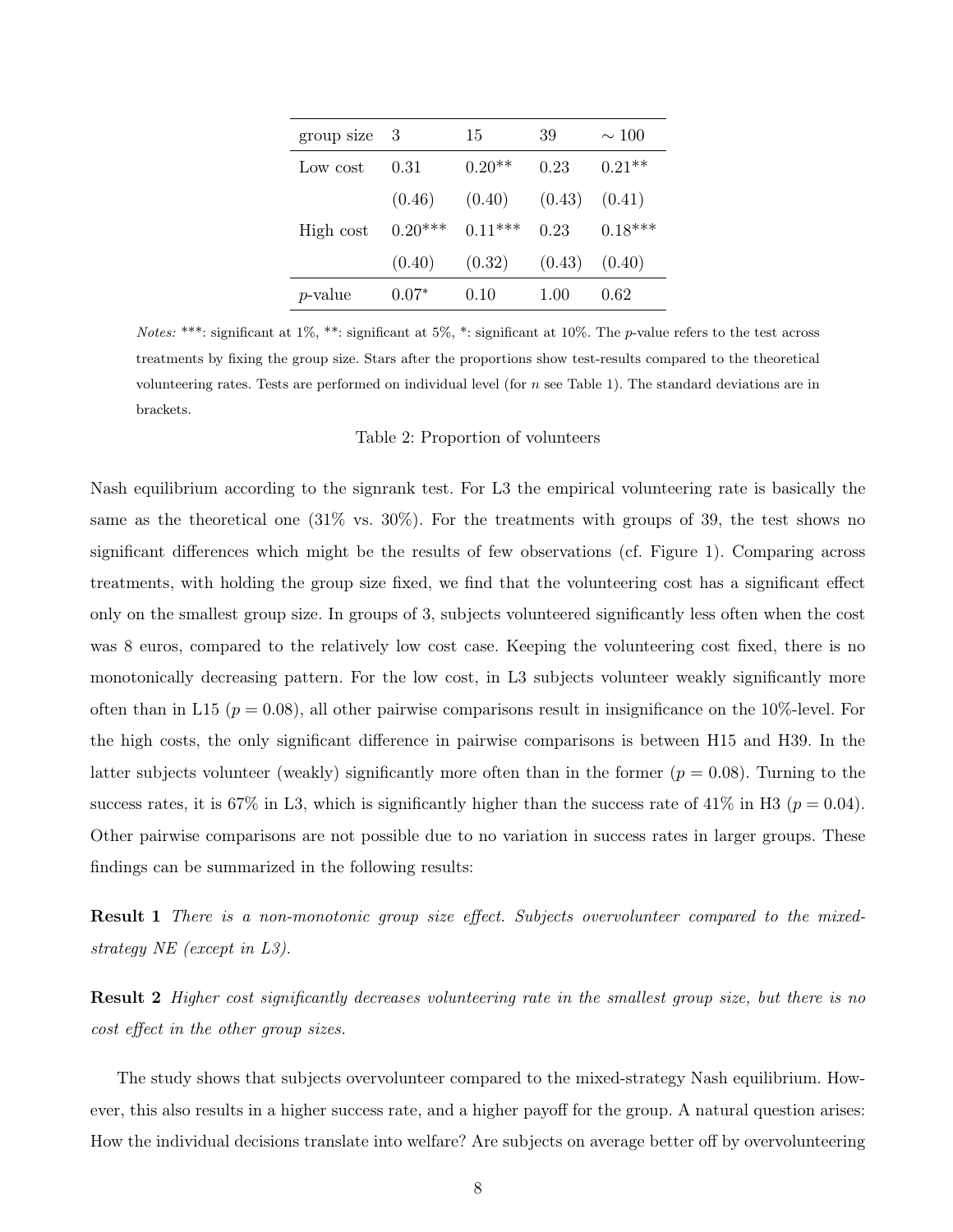| group size                 | - 3       | 15        | 39   | $\sim$ 100 | $*3$ vs. $*15$ |
|----------------------------|-----------|-----------|------|------------|----------------|
| Panel A: Pure equilibrium  |           |           |      |            |                |
| Low cost                   | $0.61***$ | $0.93**$  | 0.90 | 0.90       | 0.37           |
| High cost                  | $0.34***$ | $0.96*$   | 0.83 | 0.86       | $0.01***$      |
| <i>p</i> -value            | $0.02**$  | 0.16      |      |            |                |
| Panel B: Mixed equilibrium |           |           |      |            |                |
| Low cost                   | 1.02      | $1.8**$   | 1.77 | 1.78       | $0.00***$      |
| High cost                  | 1.24      | $4.56**$  | 4.08 | 4.26       | $0.00***$      |
| <i>p</i> -value            | 0.94      | $0.00***$ |      |            |                |

Notes: \*\*\*: significant at 1%, \*\*: significant at 5%. Efficiency rates are calculated as the average of the total welfare of the groups divided by the (expected) welfare of the pure NE (Panel A) or the mixed NE (Panel B). The number of observations for the tests are equal to the number of groups in each treatment (see Table 1). Stars after the efficiency rates indicate significant difference from the benchmark level normalized to 1.

Table 3: Efficiency rates compared to mixed and pure strategy expected payoffs

compared to the mixed NE? Table 3 displays the efficiency rates compared to the pure-strategy NE, and the mixed-strategy NE. This efficiency rate is calculated by taking each group's total earnings, and dividing this by the total (expected) earnings they could have made in a pure-strategy NE, or in the mixed-strategy NE.<sup>10</sup> Naturally, as we have a one-shot game, subjects cannot coordinate on a pure-strategy equilibrium, thus the welfare is lower compared to the case when they achieve coordination. Under this scenario the highest possible payoff could be earned. The welfare loss compared to the pure NE is substantial and highly significant for the very small group size, in groups of 3, and results from the fact that only about 50% of the groups had a volunteer. For groups of 15 the efficiency is (weakly) significantly lower than 1 as well. Note that there is only 1 matching group for the x39 and x100 treatments, thus tests are not possible in those cases. A comparison across groups of 3 and 15 reveals that the efficiency is significantly higher in  $H15$  than in H3 whereas there is no significant difference for the low cost case.<sup>11</sup>

Turning to the expected welfare under mixed NE, we see that overvolunteering increases welfare above the benchmark of the mixed NE. Even though the groups have to pay the volunteering cost several times,

<sup>&</sup>lt;sup>10</sup>Under pure NE this total maximum earnings is  $n \cdot b - c$ , whereas from the indifference principal it is  $n \cdot (b - c)$  for the mixed strategy NE, where  $n$  is the group size.

 $11$ I do not have enough group observations to test which group size is the best in terms of welfare. However, Table 3 suggest that intermediate group sizes might be better than very large groups. Archetti (2009) investigated this question by taking into account genetical relatedness between group members. He found that intermediate group sizes are optimal in providing the good efficiently.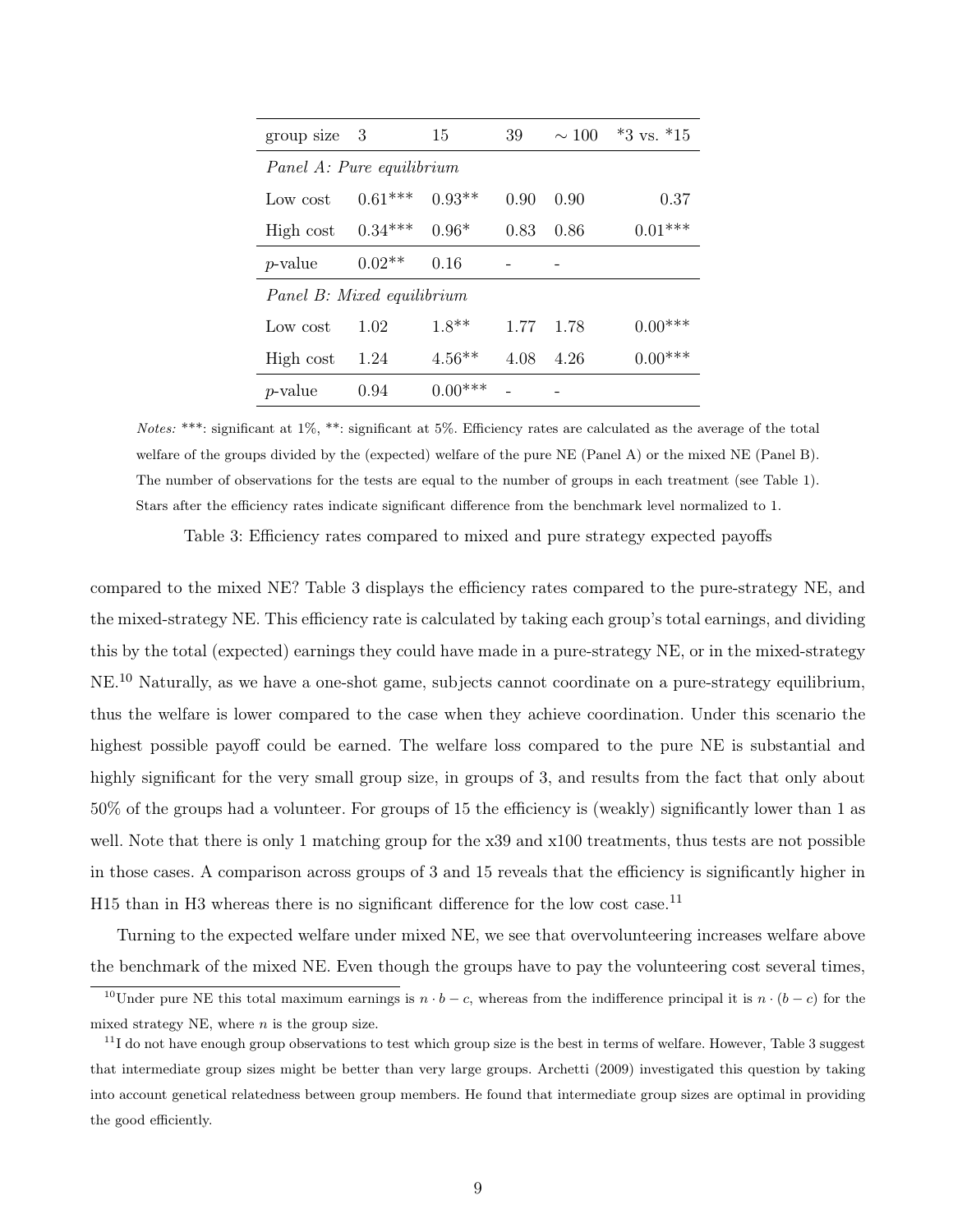it benefits subjects in general, and benefits them even more under the high cost case. The reason is that under this scenario the mixed strategy equilibrium predicts very low volunteering rate, thus a very low success rate as well. The only exception is x3, where the efficiency rate is not significantly higher than 1. These rates are not significantly different from each other either.<sup>12</sup>

To summarize the main findings, there is no monotonic group size effect in the one-shot volunteer's dilemma, thus Hypothesis 1 is rejected. Subjects overvolunteer compared to the mixed-strategy NE in almost all treatments regardless of the volunteering costs. Only subjects in L3 behave according to the mixed NE. This overvolunteering however does not harm welfare compared to the expected payoff of the mixed NE, as the success rate of reaching the benefit compensates the increased number of volunteering costs. Note however, that the mixed-strategy NE might not be the best benchmark for our study. It is usually seen as the result of learning over time, whereas my subjects are playing only a one-shot game. On the other hand, mixed NE can also be viewed as a result of uncertain beliefs about others' choices. In either case, it gives a theoretical benchmark that can be tested in the experiment. Hypothesis 2 is also rejected, as in 3 out of the 4 group sizes there is no cost effect. The only treatments where cost seems to have an effect are the ones with groups of 3. In this case subjects volunteer less often in case of a high cost than in case of a low cost, resulting in a higher success rate in the former as well.

### 3.2 Further analysis

Previously we have seen that subjects volunteer too often. What can be behind this result? In this section I discuss which demographic factors might influence volunteering decisions. Figure 2 shows the volunteering rate by gender. Merging all the data, we find that women volunteer significantly more often than men  $(p = 0.00)$ . Looking at each treatment individually, the only significant gender difference is for treatment L3, where females volunteer significantly more often than males  $(p < 0.01)$ . Finally, females react more on treatment differences, they volunteer (weakly) significantly more often in L3 than in L15 ( $p = 0.06$ ), in L100 ( $p = 0.02$ ) or in H3 ( $p = 0.06$ ), whereas the only weakly significant treatment difference for males is between H15 and H39 ( $p = 0.09$ ). There are not that many studies that assess gender differences in a volunteering task. Babcock et al. (2017) show that women volunteer more often than men in mixed

 $12$ The realized welfare depends of course on the actual group formation. To control for this, I have calculated a hypothetical welfare in which I calculated the expected welfare for given group sizes based on the observed volunteering rate in the experiment. This hypothetical welfare is very close to the realized welfare for the groups of 39 and about 100, as I only have one group per treatment there, and the probability of success is very high based on the empirical volunteering rate. For the small groups of 3, subjects are slightly unlucky with the grouping, and in groups of 15 they are better off in the end compared to the hypothetical welfare. Note that testing in this case is not straightforward, as all the groups should have the same hypothetical welfare, thus there is no variation within treatments.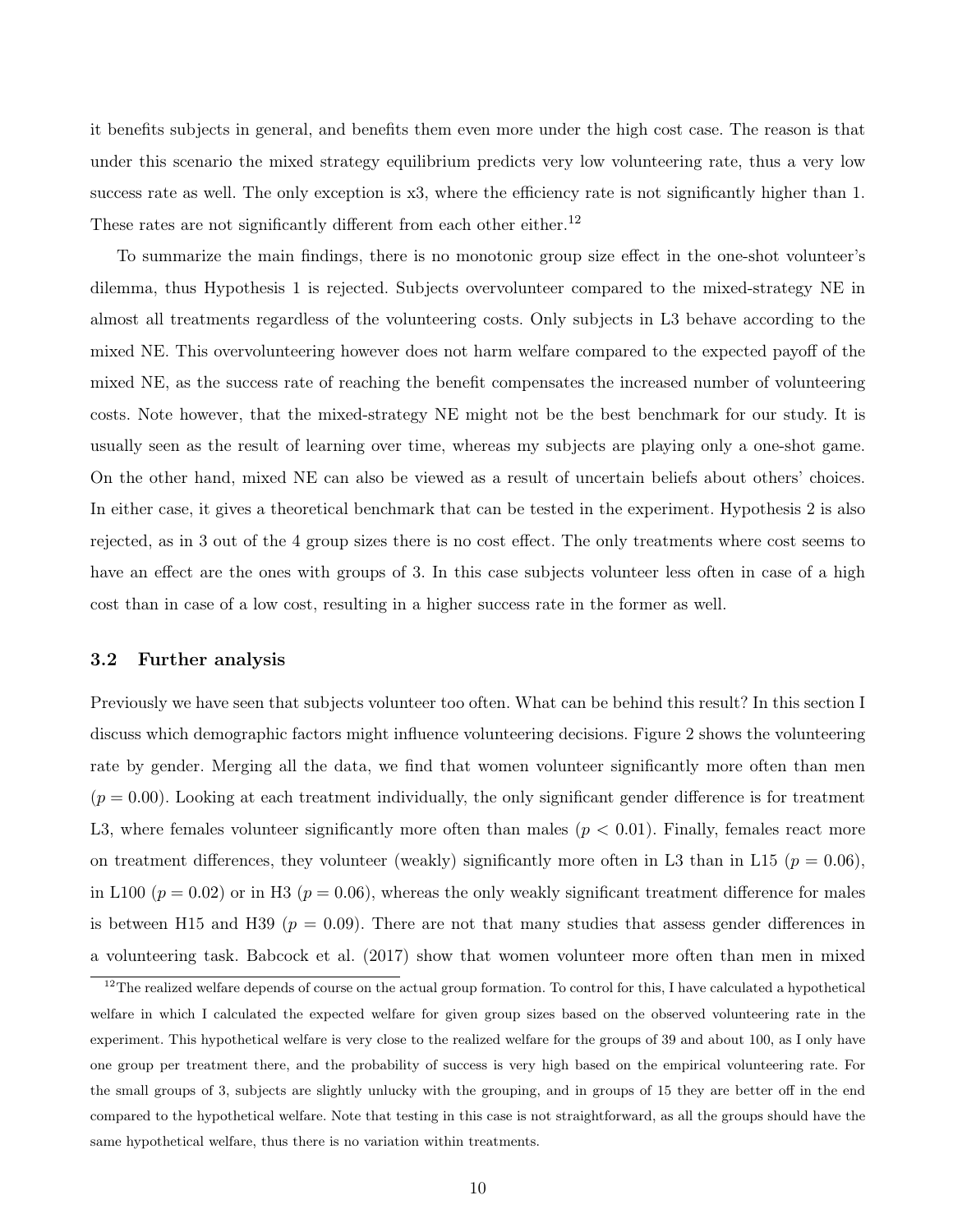

Figure 2: Probability of volunteering for males and females

gender settings for a non-promotable task, but in the single sex groups the volunteering rate is about the same across gender.<sup>13</sup> As in this game volunteering is beneficial for the volunteer himself, volunteering can happen from both a selfish, payoff-maximizing act, but also from other-regarding preferences, to make everybody better off. My post-experimental questionnaire, asking about these motives does not reveal substantial gender differences. If anything, women thought a bit more about what others in their group would do, and non-volunteering men expected others to volunteer more often than non-volunteering women.<sup>14</sup> Risk-aversion might explain the gender differences in volunteering, as women are found to be more risk-averse than men (see Chapter 8, Section V in Kagel and Roth (2016) for a survey). However, as I did not elicit risk-aversion from subjects, this question remains unanswered from the data.<sup>15</sup>

Running the experiment in two locations allows me to investigate whether subjects behave differently in different locations, in this case in Valencia and in Amsterdam. The left panel of Figure 3 shows the individual volunteering rate per location. The figure strongly suggests that subjects in Valencia volunteer much more often, which is also confirmed by a ranksum test pooling all the data  $(p = 0.00)$ . Per treatment we observe significant differences for the L3<sup>\*\*</sup>, H39<sup>\*\*</sup> and H100<sup>\*\*</sup> treatments ( $p < 0.042$ ); in all of them subjects in Valencia volunteer significantly more often. Concentrating only on a fixed location, we either find no significant treatment differences, or differences show in the predicted direction for Amsterdam

 $13$ Note however, that in their task subjects could volunteer within a given time span, and the game ended as soon as one group member invested. In my setting all subjects make the volunteering decision simultaneously.

<sup>&</sup>lt;sup>14</sup>There is a substantial amount of research assessing whether females or males are more altruistic, or cooperative in different social dilemmas, dictator game settings. The results of these studies are very mixed, from no difference to significant differences in both directions. In Chapter 8, Section IV in Kagel and Roth (2016) Niederle gives a comprehensive summary of recent literature in the field.

<sup>&</sup>lt;sup>15</sup>Since the game was a surprise experiment after a relatively long experiment, I did not want to make this stage too long.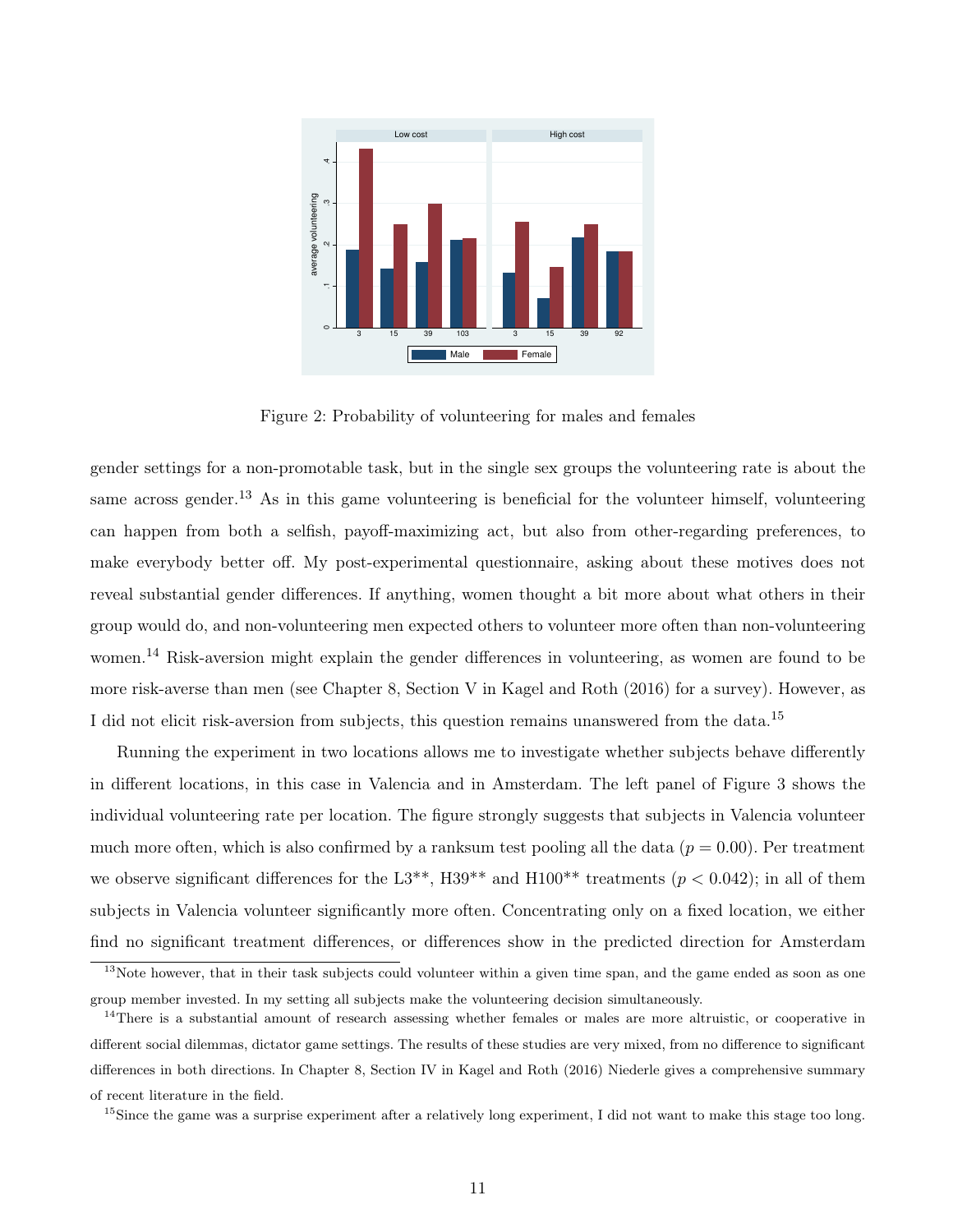

Figure 3: Probability of volunteering for the different locations (left panel) and for economics vs. noneconomics subjects

subjects (H3 vs. Hx). However, in Valencia subjects in H39 volunteer significantly more often than in H3\*\* or in H15\*. A natural question arises whether these differences are rooted from different cultural background. Even though my experiment was not designed to answer this question on cultural differences, I have suggestive evidence that the locational differences come from different field of education. While in Amsterdam about 67% of subjects have economics background, this rate is only 18% for Valencia subjects. This difference might result in the observed location differences. The right panel of Figure 3 divides the data for subjects with economics and non-economics background. From the Figure we can see that subjects with non-economics background volunteer more often. However, in none of the subject pools (economics or non-economics) can the predicted treatment differences be observed. The non-economics subjects react on the volunteering costs for x3 and x15 treatments, whereas the economics subjects react more on the group size under high costs (H3 vs. H15 and H100). Furthermore, controlling for both field of study and treatments, location effect disappears almost everywhere.<sup>16</sup>

To better understand how subjects made their decisions in this simple game, I asked subjects to state the extent they agree with three statements after the experiment. This questionnaire is unincentivized, thus we need to be careful with drawing strong conclusions from it, but the answers can still give us suggestive evidence on why subjects decide (not) to volunteer. The questions were different depending on whether the individual decided to volunteer. The precise questions are listed in Appendix A after the instructions. From the questionnaire it seems that those who did not volunteer expect others to volunteer rather than being concerned about being worse off than others (modal answer is 5 for the former, and 1 for

<sup>&</sup>lt;sup>16</sup>We only observe significantly more volunteering in Amsterdam among non-economics subjects in H3 ( $p = 0.00$  with  $n = 12$  in Amsterdam and  $n = 46$  in Valencia).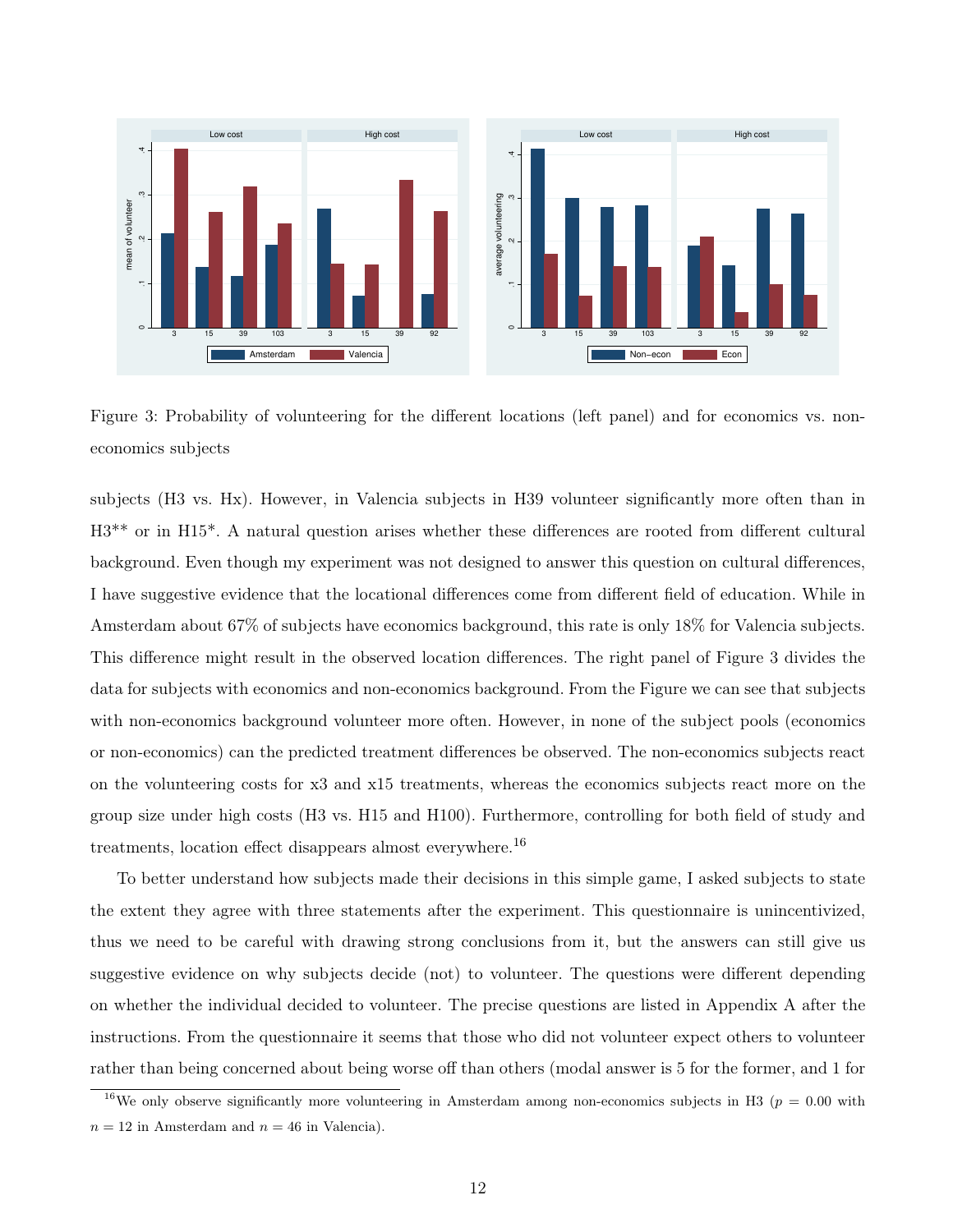| Dependent variable: Volunteering $(1 = yes)$ |                               |  |
|----------------------------------------------|-------------------------------|--|
| High cost                                    | $-0.70$ $(0.35)$ **           |  |
| Group 15                                     | $-0.58$ $(0.35)$ <sup>*</sup> |  |
| Group 39                                     | $-0.52(0.46)$                 |  |
| Group 100                                    | 0.13(0.68)                    |  |
| High $cost*Group 15$                         | $-0.03$ $(0.57)$              |  |
| High cost*Group 39                           | 0.80(0.66)                    |  |
| High $cost*Group 100$                        | 0.28(0.56)                    |  |
| Econ                                         | $-0.87$ $(0.25)$ ***          |  |
| Amsterdam                                    | $-0.25(0.24)$                 |  |
| Female                                       | $0.48~(0.21)$ **              |  |
|                                              |                               |  |
| Previous earnings                            | $-0.04(0.04)$                 |  |
| Experience                                   | 0.44(0.30)                    |  |
| Constant                                     | $-0.51(0.32)$                 |  |
| $\#$ of observations                         | 648                           |  |

Table 4: Logit model for the volunteering decision

the latter question on 1-to-5 scale, with 1 being "strongly disagree" and 5 being "strongly agree"). On the other hand, those who did volunteer wanted to ensure positive earnings from the task more than making everybody better off. Here the difference is not that pronounced, as for both statements the modal answer is 5, but the distribution is more skewed for the first question than for the second  $(p < 0.01$  according to a signrank test). Finally, both volunteers and non-volunteers disagreed with the statement of not thinking of what others might have been doing in this task.

The above-mentioned results are confirmed by a logit regression where the dependent variable is the volunteering decision after controlling for several demographic variables (see Table 4). The baseline treatment is L3 to which all the other treatments are compared. Having high cost only matters for the small groups of 3 (the coefficients for low and high costs are not significantly different from each other for any other group sizes). Economics students and males volunteer significantly less often. By controlling for field of study, location effect disappears from the regression. In this regression I also controlled for earnings of the unrelated asset pricing experiment, as this was known for subjects when they made their volunteering decision. However, this did not have an effect on their decision. Neither did whether they had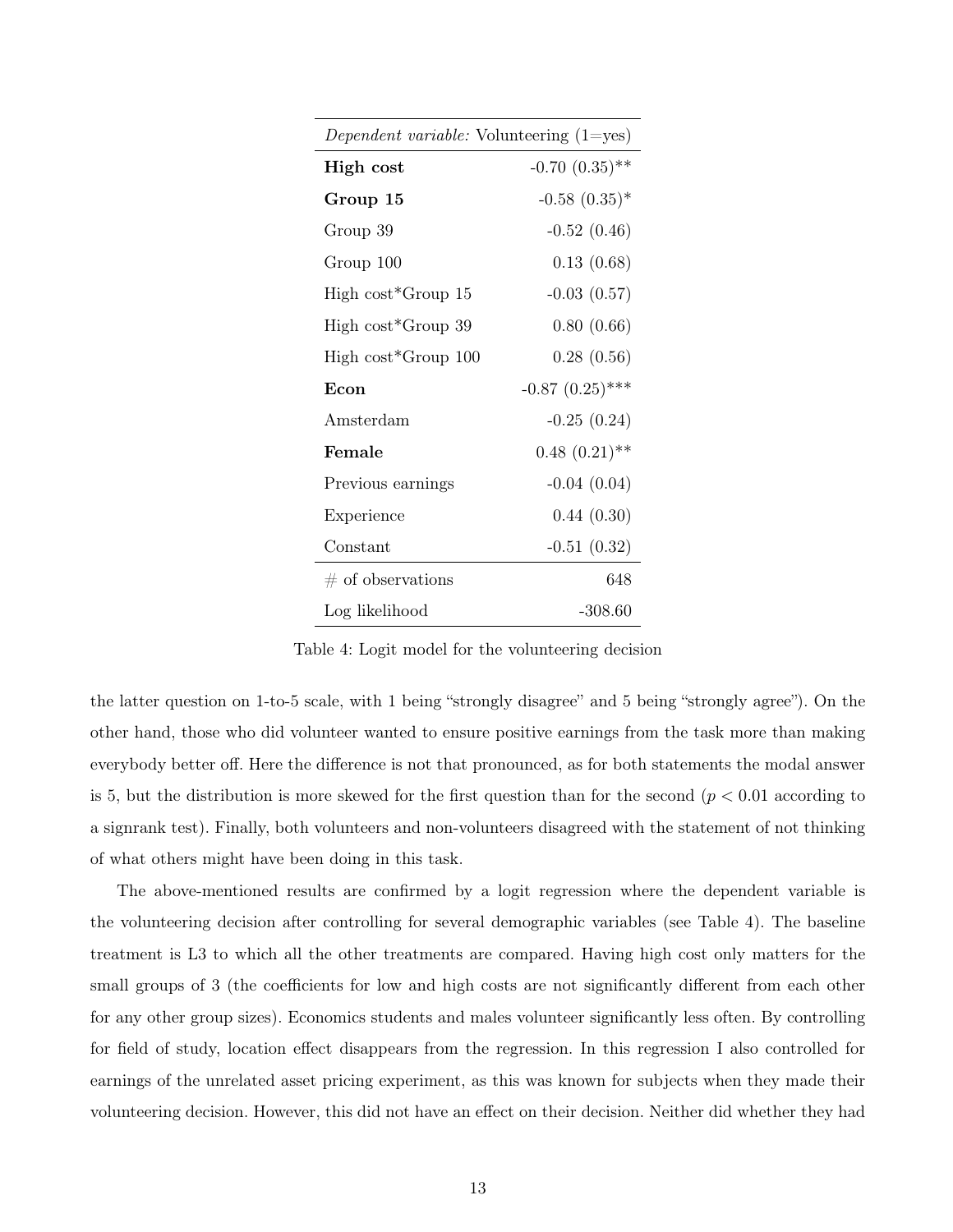prior experience with the task (i.e. whether they have participated in a similar experiment before).

## 4 Conclusion

This paper investigates the standard one-shot volunteer's dilemma game in groups of 3, 15, 39 and about 100 with two cost setups (low and high costs). In the experiment subjects played the game only once with either low cost or high cost. I find that subjects overvolunteer compared to the mixed-strategy Nash equilibrium (except for the low cost case in groups of 3), which in the end makes them better off on average than the theory would predict. Furthermore, there is no monotonic group size effect. The cost parameter has a significantly negative effect on the volunteering rate only for the smallest group size. When looking at the characteristics of (non)-volunteers, we find that females volunteer significantly more often, and subjects with economic background volunteer less often.

This research gives insights on how the earlier small-scale experiments can be generalized to larger groups. The good news is that large groups always provide the benefit from volunteering, being further and further away from the theoretical predictions as group size increases. Of course we cannot draw an unequivocal conclusion for all theoretical predictions, and further research is needed in this direction. An important extension of this study could be to investigate the provision of threshold public goods, especially in larger groups. Based on this study, success rates might be higher in larger groups (as long as the number of contributors needed is low enough). However, as soon as an individual alone cannot secure the benefit for the whole group (and himself), contributing can be perceived more risky, and the game involves a coordination element as well.<sup>17</sup> Thus a future study can investigate under which circumstances a threshold public good can be provided in larger groups.

The results of this study do not confirm the bystander effect that was found earlier in the literature. Note however, that in this experiment there are less emotions involved, subjects do not need to react intuitively in a real emergency situation such as in an accident. To assess this aspect, a different design is needed. Furthermore, subjects played the volunteer's dilemma only once as a true one-shot game. However, by playing the game repeatedly groups might have converged to the mixed Nash equilibrium outcome, or ended up in an outcome where a small subset of players volunteer, whereas the rest of the group never volunteers. By allowing subjects to learn, they might be able to reduce overvolunteering in this simple game.

 $17$ In a recent experiment Arifovic et al. (2018) show that groups of 80 behave differently from groups of 10 in a bank run game.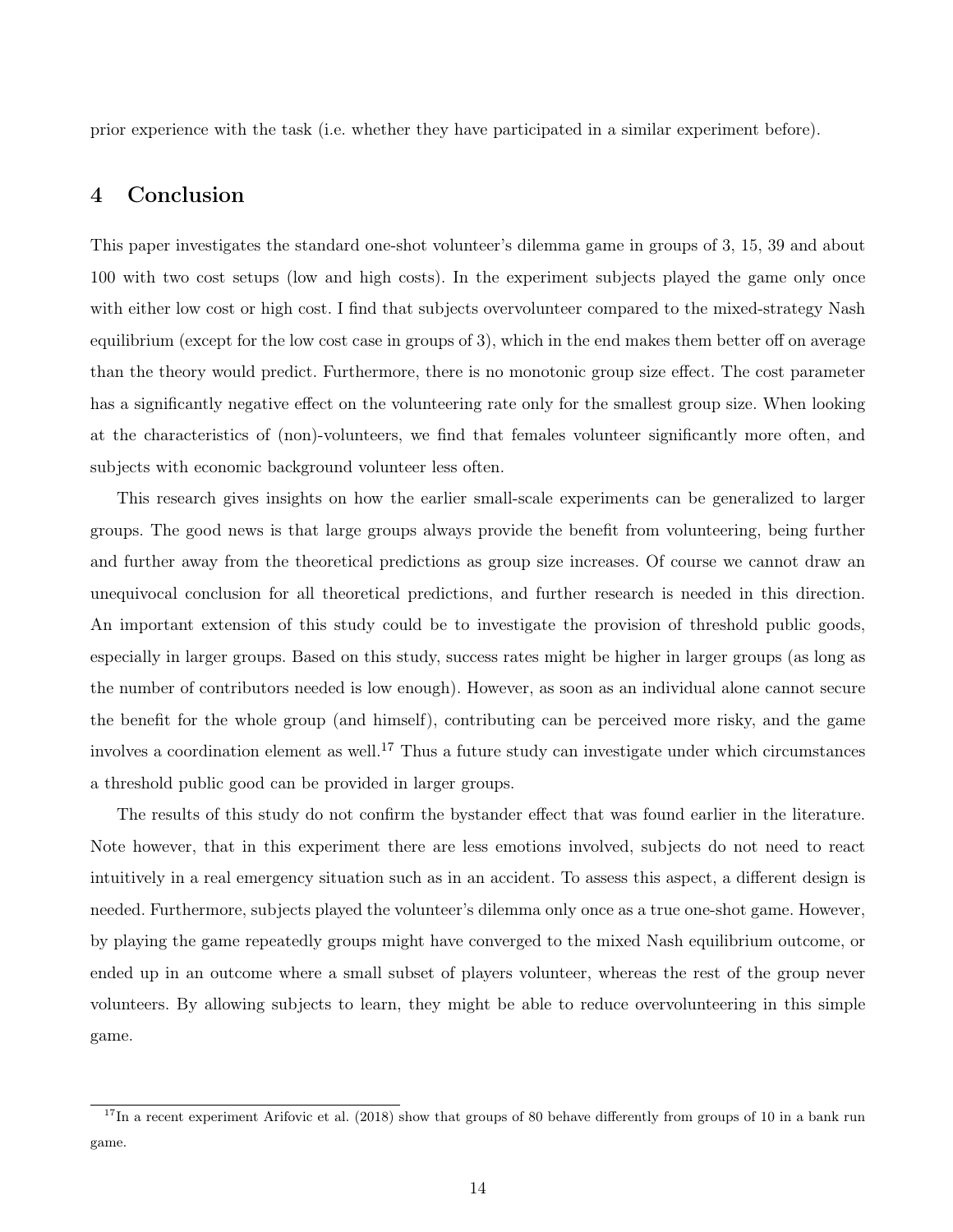## References

- Archetti, M. (2009). The volunteer's dilemma and the optimal size of a social group. *Journal of Theoretical* Biology, 261(3):475–480.
- Arifovic, J., Hommes, C., Kopányi-Peuker, A., and Salle, I. (2018). Are sunspots effective in a large crowd? Evidence from a large-scale bank run experiment. Unpublished working paper.
- Babcock, L., Recalde, M. P., Vesterlund, L., and Weingart, L. (2017). Gender Differences in Accepting and Receiving Requests for Tasks with Low Promotability. American Economic Review, 107(3):714–747.
- Croson, R. T. and Marks, M. B. (2000). Step Returns in Threshold Public Goods: A Meta- and Experimental Analysis. Experimental Economics, 2(3):239–259.
- Darley, J. M. and Latané, B. (1968). Bystander intervention in emergencies: diffusion of responsibility. Journal of Personality and Social Psychology, 8(4):377–383.
- Diekmann, A. (1985). Volunteer's Dilemma. Journal of Conflict Resolution, 29(4):605–610.
- Diekmann, A. (1993). Cooperation in an Asymmetric Volunteer's Dilemma Game. Theory and Experimental Evidence. International Journal of Game Theory, 22:75–85.
- Dowd, M. (1984). 20 years after the murder of Kitty Genovese, the question remains: why? New York Times, March 12:B00001.
- Franzen, A. (1995). Group Size and One-Shot Collective Action. Rationality and Society, 7(2):183–200.
- Goeree, J. K. and Holt, C. A. (2005). An Explanation of Anomalous Behavior in Models of Political Participation. American Political Science Review, 99(2):201–213.
- Goeree, J. K., Holt, C. A., and Smith, A. M. (2017). An experimental examination of the volunteer's dilemma. Games and Economic Behavior, 102:303–315.
- Healy, A. J. and Pate, J. G. (2018). Cost asymmetry and incomplete information in a volunteer's dilemma experiment. Social Choice and Welfare, pages 1–27.
- Hillenbrand, A. and Winter, F. (2018). Volunteering under population uncertainty. *Games and Economic* Behavior, 109:65–81.
- Hommes, C., Kopányi-Peuker, A., and Sonnemans, J. (2018). Bubbles, crashes and information contagion in large-group asset market experiments. Unpublished working paper.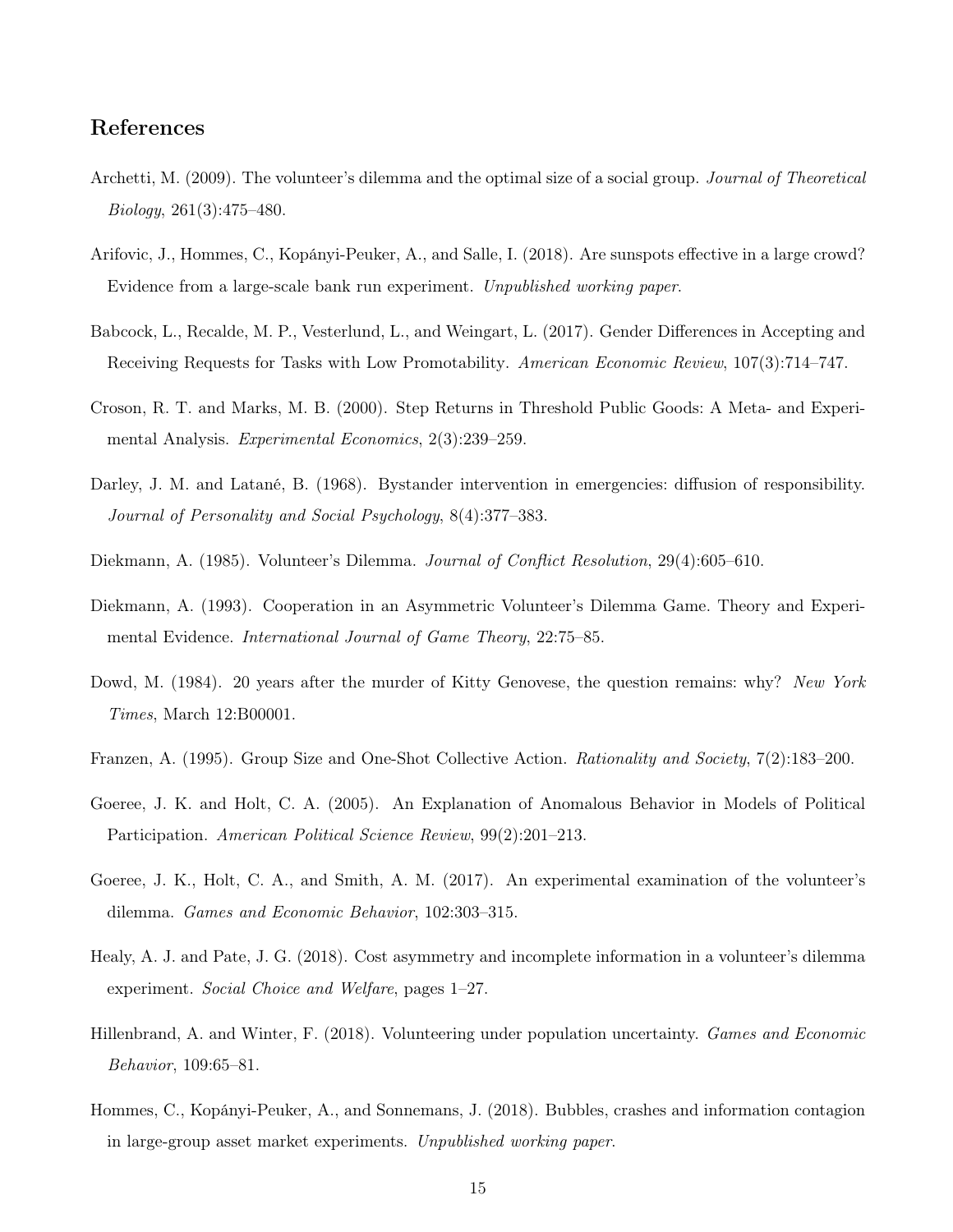- Kagel, J. H. and Roth, A. E. (2016). The Handbook of Experimental Economics, Volume 2. Princeton University Press.
- Latané, B. and Darley, J. M. (1968). Group inhibition of bystander intervention in emergencies. Journal of Personality and Social Psychology, 10(3):215–221.
- Latané, B. and Nida, S. (1981). Ten Years of Research on Group Size and Helping. Psychological Bulletin, 89(2):308–324.
- Manning, R., Levine, M., and Collins, A. (2007). The Kitty Genovese Murder and the Social Psychology of Helping. American Psychologist, 62(6):555–562.
- Murnighan, J. K., Kim, J. W., and Metzger, A. R. (1993). The Volunteer Dilemma. Administrative Science Quarterly, 38(4):515–538.
- Offerman, T., Schram, A., and Sonnemans, J. (1998). Quantal response models in step-level public good games. European Journal of Political Economy, 14(1):89–100.
- Offerman, T., Sonnemans, J., and Schram, A. (1996). Value Orientations, Expectations and Voluntary Contributions in Public Goods. The Economic Journal, 106(437):817–845.
- Otsubo, H. and Rapoport, A. (2008). Dynamic Volunteer's Dilemmas over a Finite Horizon: An Experimental Study. Journal of Conflict Resolution, 52(6):961–984.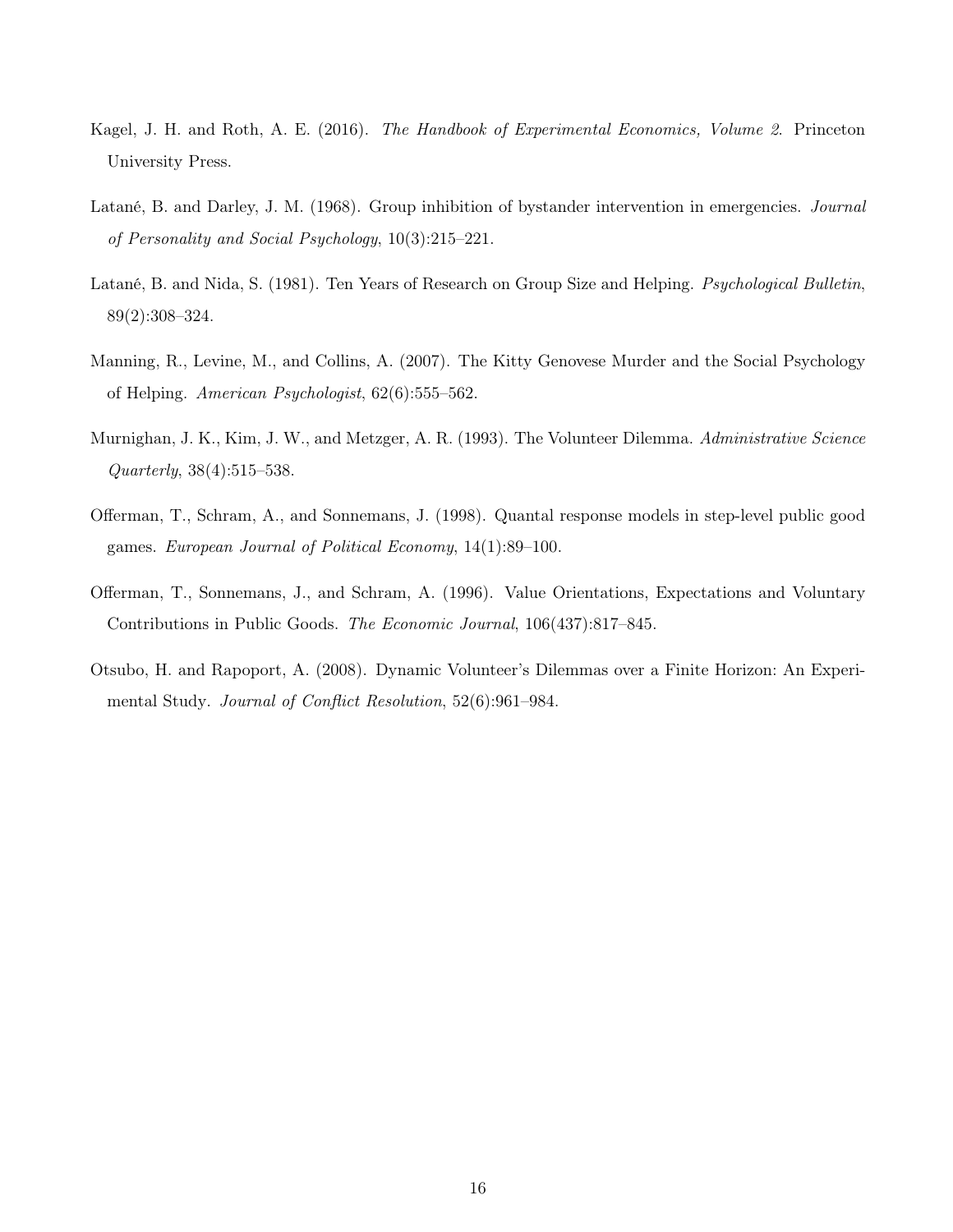## Appendix A Experimental instructions

This appendix presents the experimental instructions. Treatment variations are in italic. The exact number of group members  $(XX)$  are provided to the subjects.<sup>18</sup> For the post-experimental questionnaire I only list the three statements relevant for this experiment.

## General information

This is the second and last part of the experiment, and it is completely independent from Part 1. Neither your earnings, nor your group composition depend on Part 1.

In this part you form groups with  $XX$ -1 other participants from this experiment (so in total there are XX people in your group including yourself). In this short decision-making task you are required to make a single decision: to volunteer or not.

## Volunteering

All members of your group benefit equally when at least one member volunteers. Only one volunteer is needed. Each of you makes the decision whether to volunteer without knowing how the others decide. Volunteering costs 8 / 5 euros. If nobody volunteers in your group, then everybody earns 0 euros. If at least one group member volunteers, all group members earn 10 euros. However, the volunteer(s) have to abstract the costs of volunteering  $8 / 5$  euros from their earnings. So volunteers earn  $2 / 5$  euros, and a participant who does not volunteer earns either 0 (if all other group members also do not volunteer) or 10 euros (if at least one group member volunteers).

Your earnings in part 2 will add to the earnings from part 1, and you will receive it at the end of the experiment in cash.

In this part you have again limited time (2 minutes) to make your decision. If you do not submit a decision within this timeframe, then you will earn 0 euros for this part (even if someone else volunteers), and it will be considered as non-volunteering for your peers' earnings.

On the next screens you are asked to answer some understanding questions.

<sup>&</sup>lt;sup>18</sup>Spanish translations are available on request.